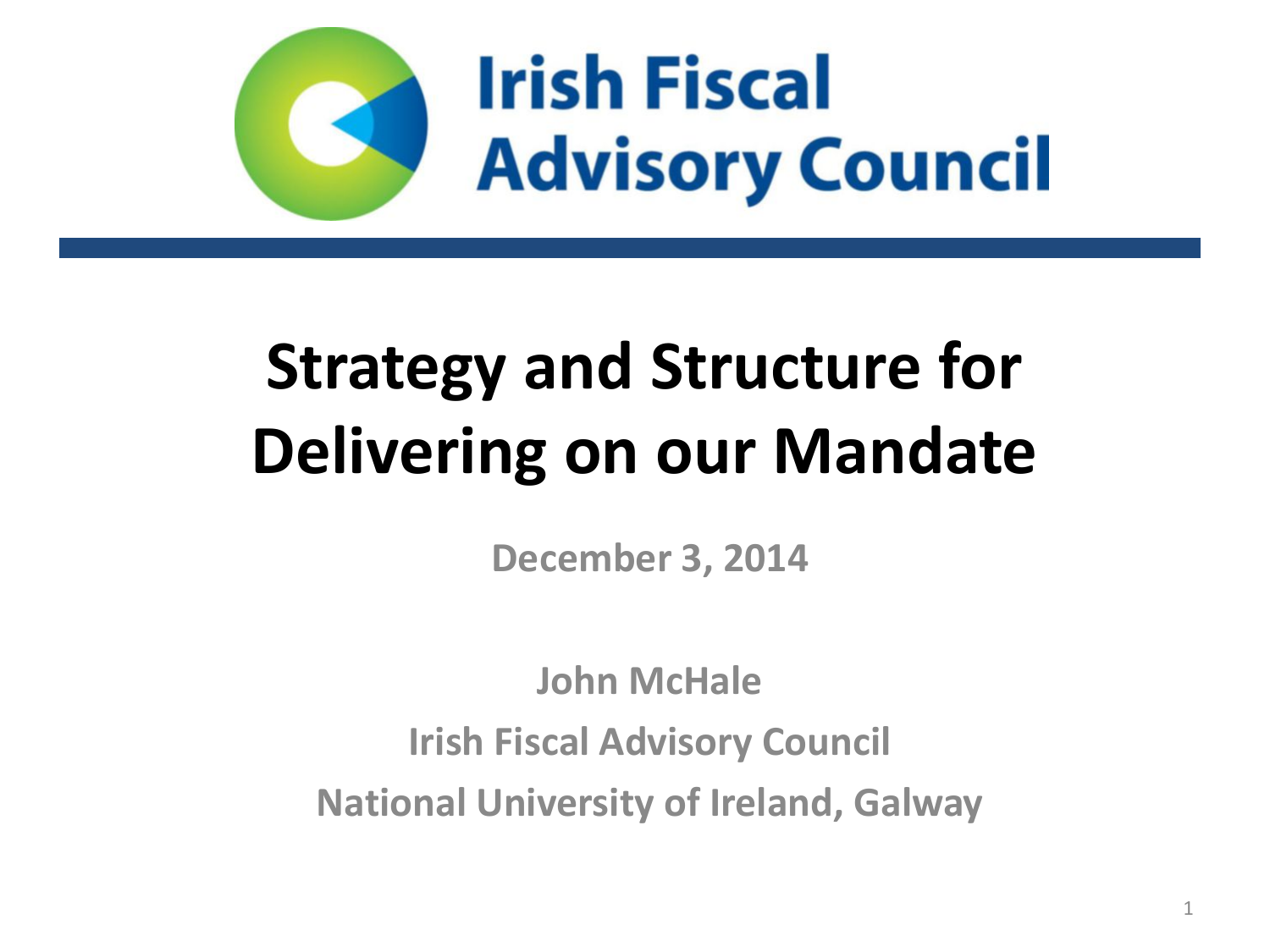

## **Some background on IFAC**

- Established on an interim basis, July 2011
	- Physically based at the Economic and Social Research Institute (ESRI), an independent research organisation
- Put on a statutory basis under the *Fiscal Responsibility Act*, December 31, 2012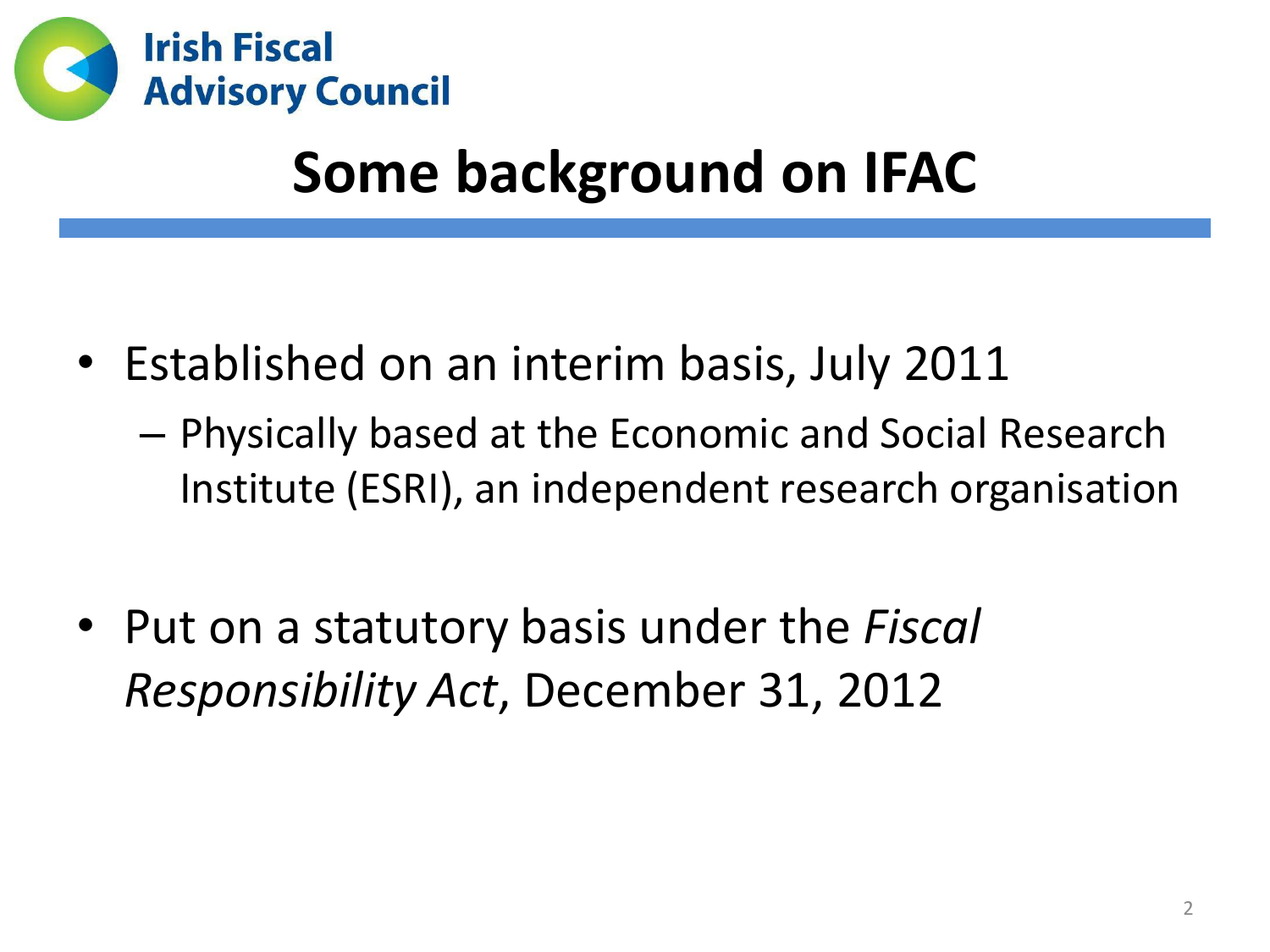

## **Mandate**

- Endorsement of macroeconomic forecasts underlying budget and SPU
- Assessment of macroeconomic forecasts and budgetary projections
- Assessment of compliance with national Budgetary Rule and Correction Mechanism
- Assessment of fiscal stance (with reference to requirements of SGP)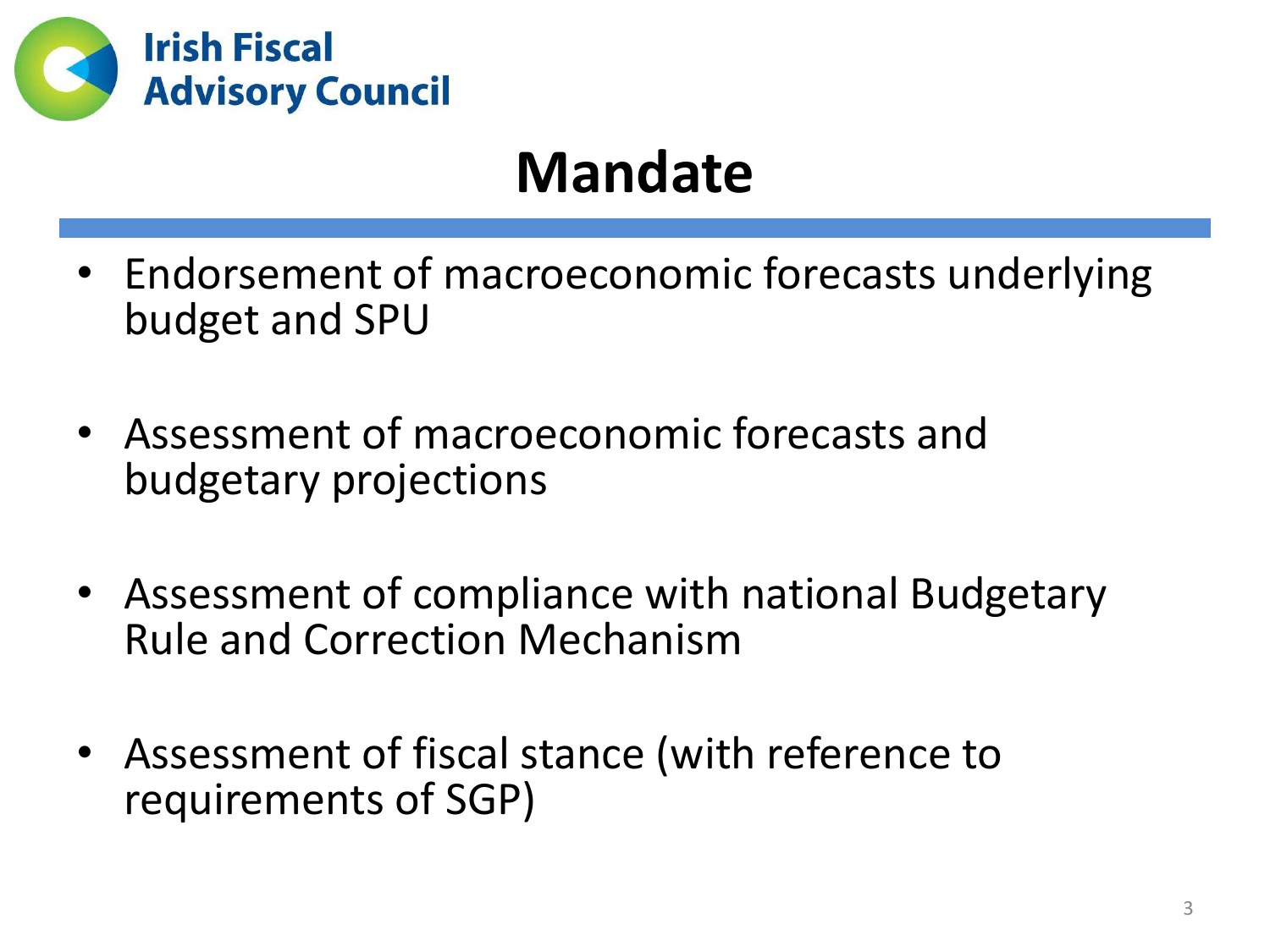

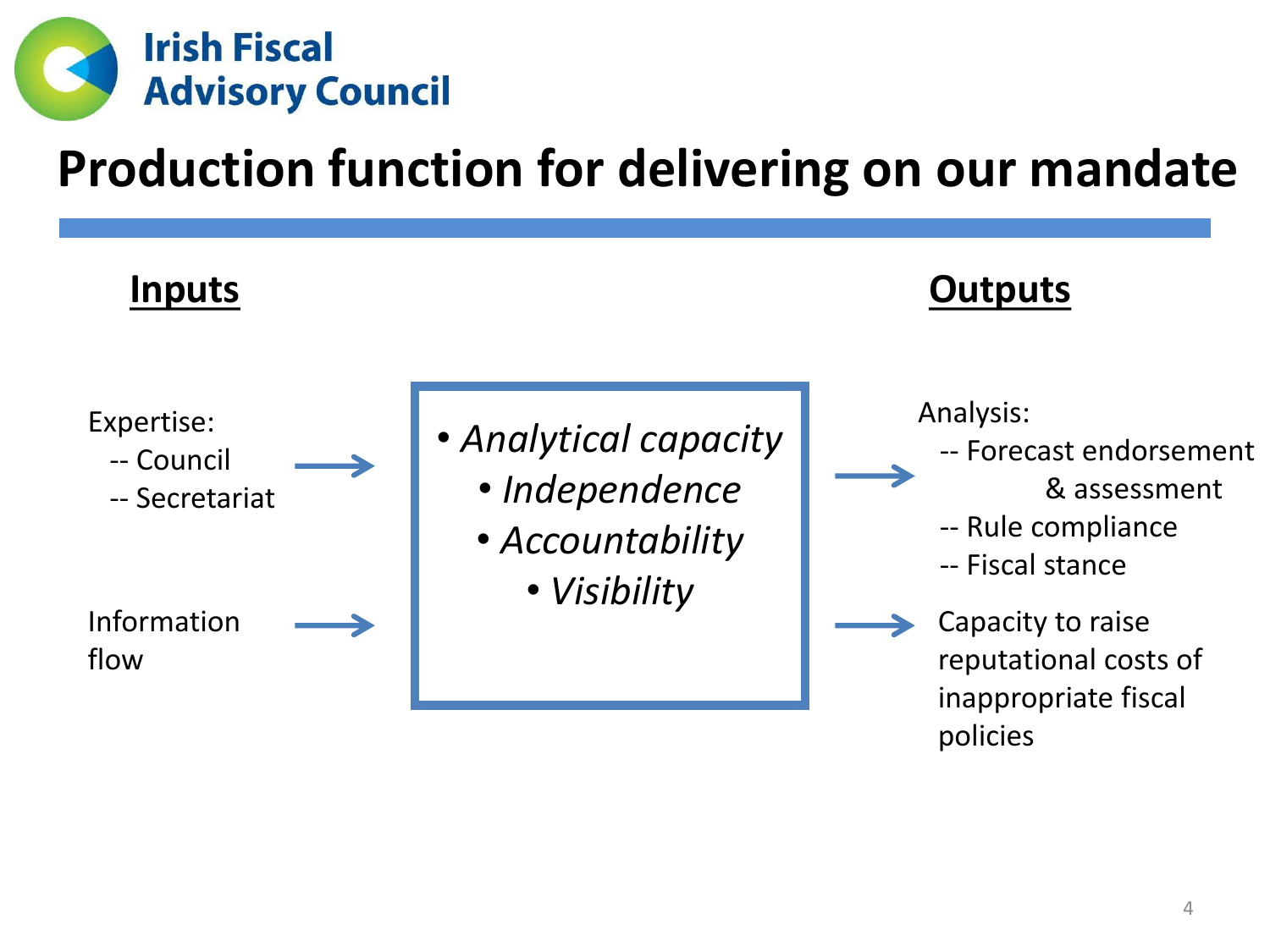

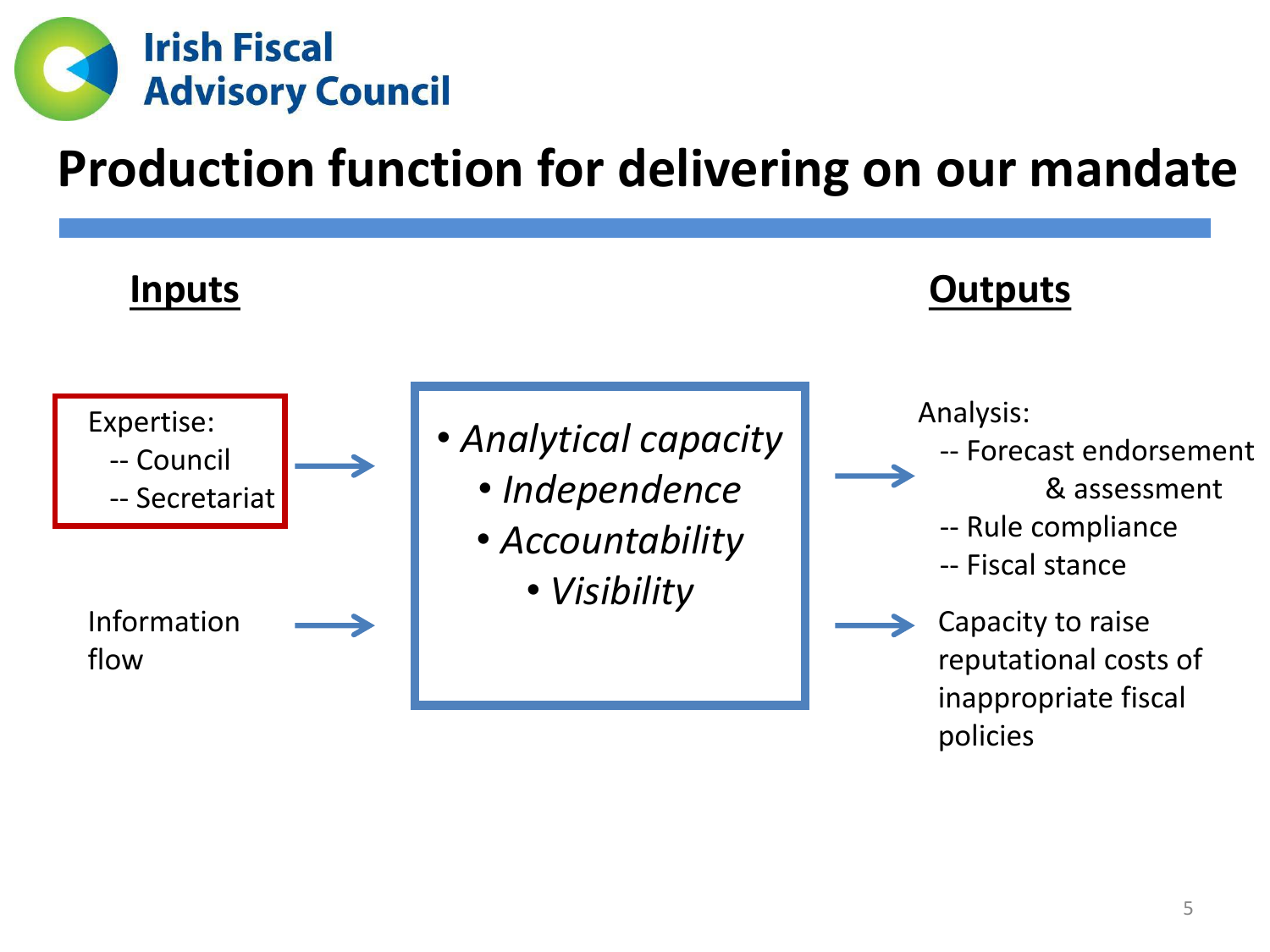

## **Structure and personnel**

#### • Council membership (Part-time)

- Sebastian Barnes (Senior advisor to Chief Economist and former head of Ireland desk, OECD)
- Alan Barrett (Professor, ESRI)
- Donal Donovan (Former Deputy Director, IMF)
- John McHale, Chair (Professor, NUIG)
- Roisin O'Sullivan (Professor, Smith College)

#### • Secretariat (Full-time)

- Thomas Conefrey (Head of Secretariat and Chief Economist)
- John Howlin (Economist)
- Eddie Casey (Economist)
- Sarah Doyle (Administrator)
- Andrew Hannon (Research Assistant)
- Division of labour between Council and secretariat
- Adequacy of resources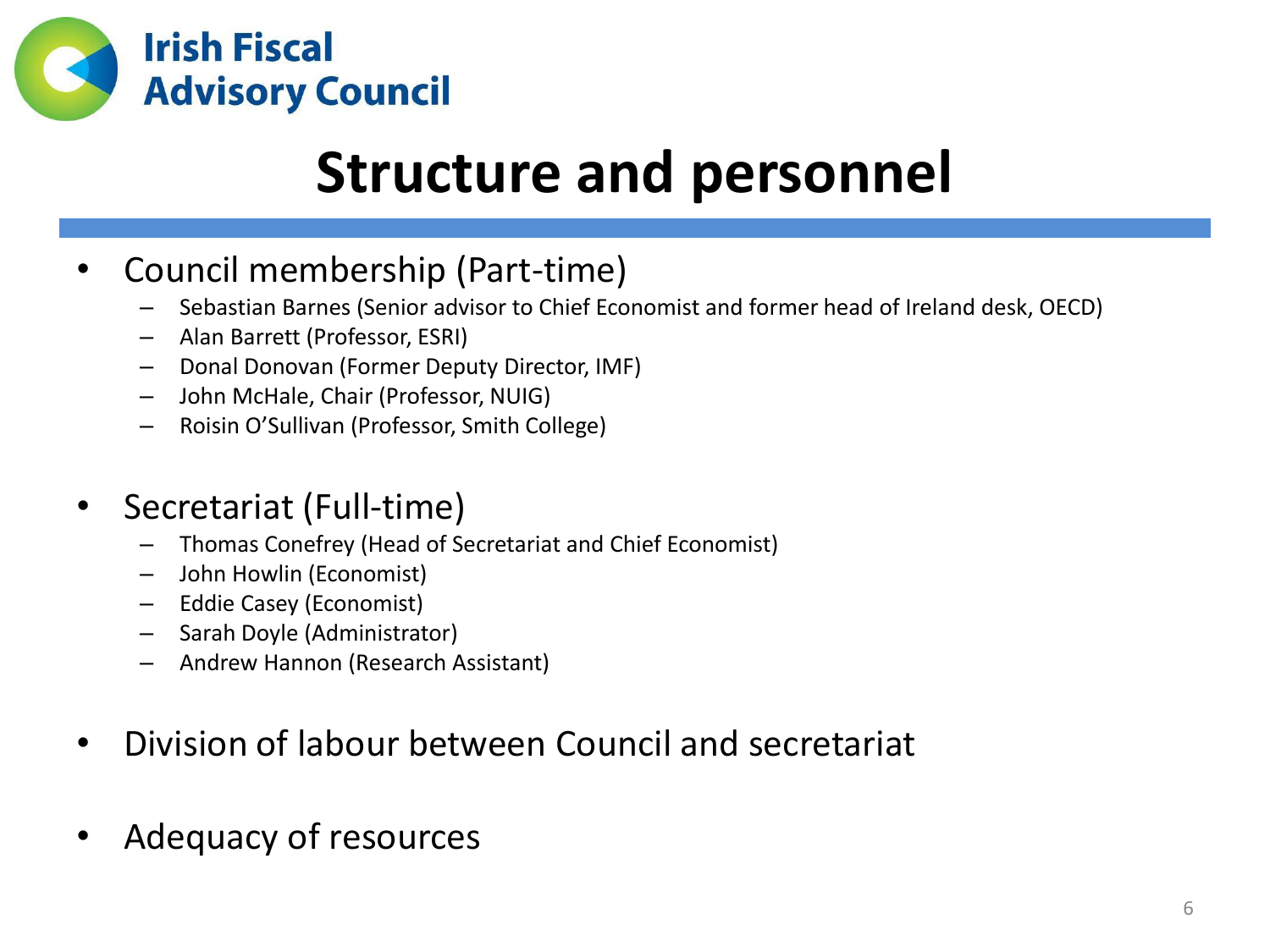

## **Critical cooperation on staff secondments**

- Both chief economists on secondment from Central Bank
- Other secondments
	- NTMA (now permanent staff member)
	- Department of Public Expenditure and Reform
	- Department of Arts, Heritage and Gaeltacht Affairs
	- ESRI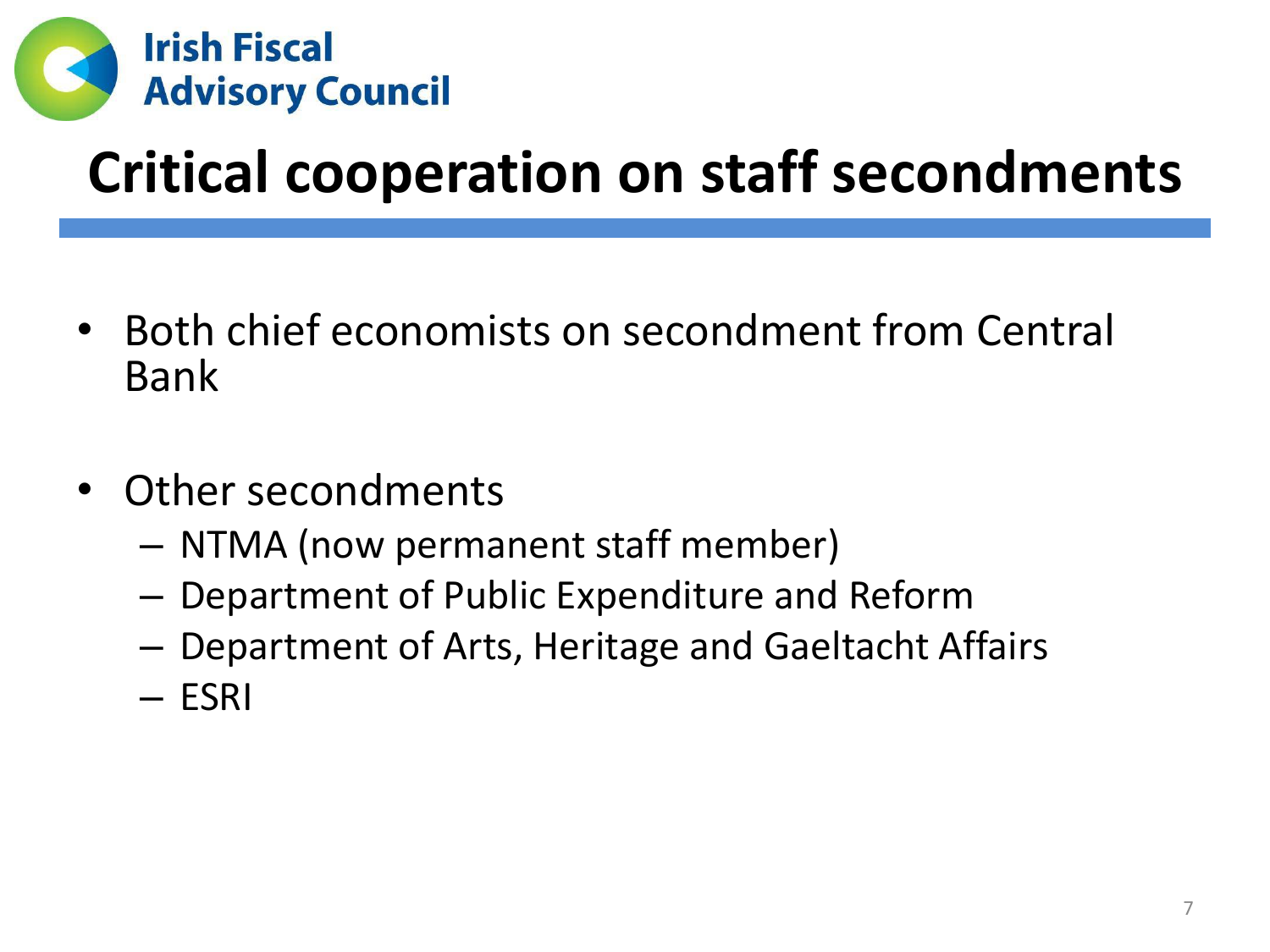

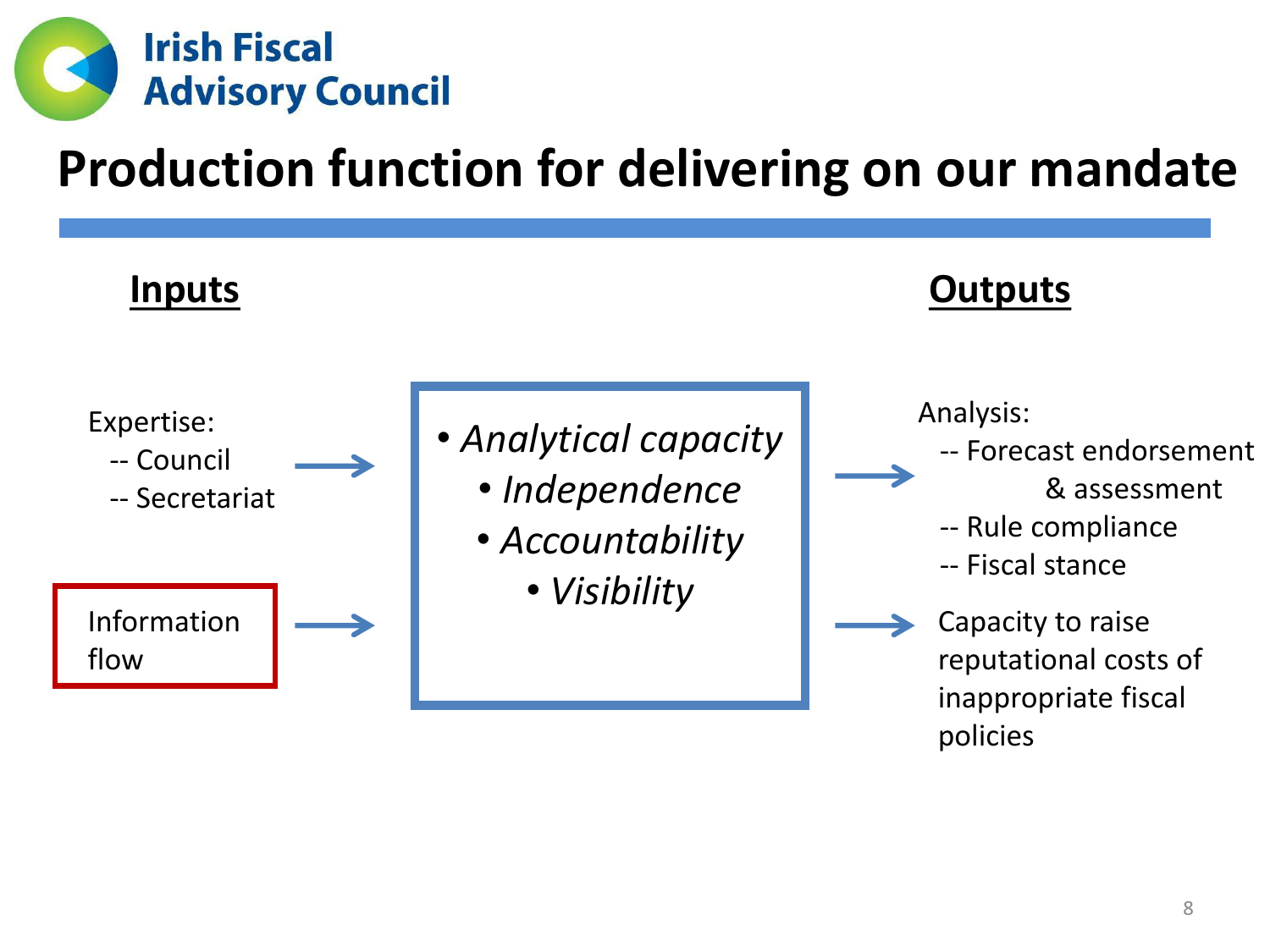

## **Key information flows**

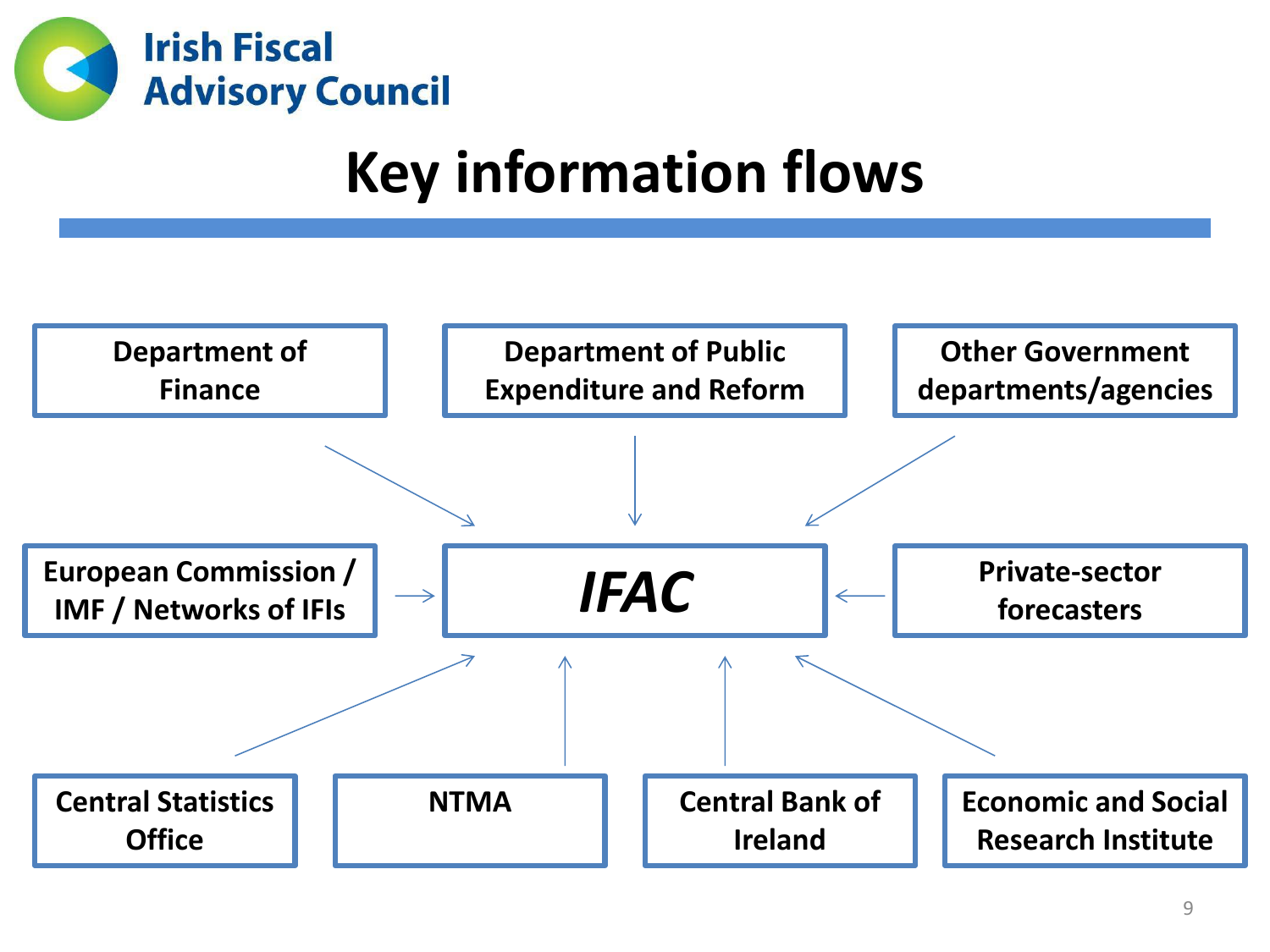

# **Mixture of goodwill and procedures**

#### • **Procedures**

- Some teething problems in accessing information from DoF
	- Now much improved with a central point of contact
- Formal MoU with DoF on endorsement function
	- Important safeguard

#### • **Goodwill**

- Have avoided an overly procedural approach with DoF
	- MoU in background
	- Flexible ongoing cooperation
- Goodwill relationships with other departments/agencies/private sector
- Some challenges with access to budgetary information from other departments
	- Potential need for more formal relationships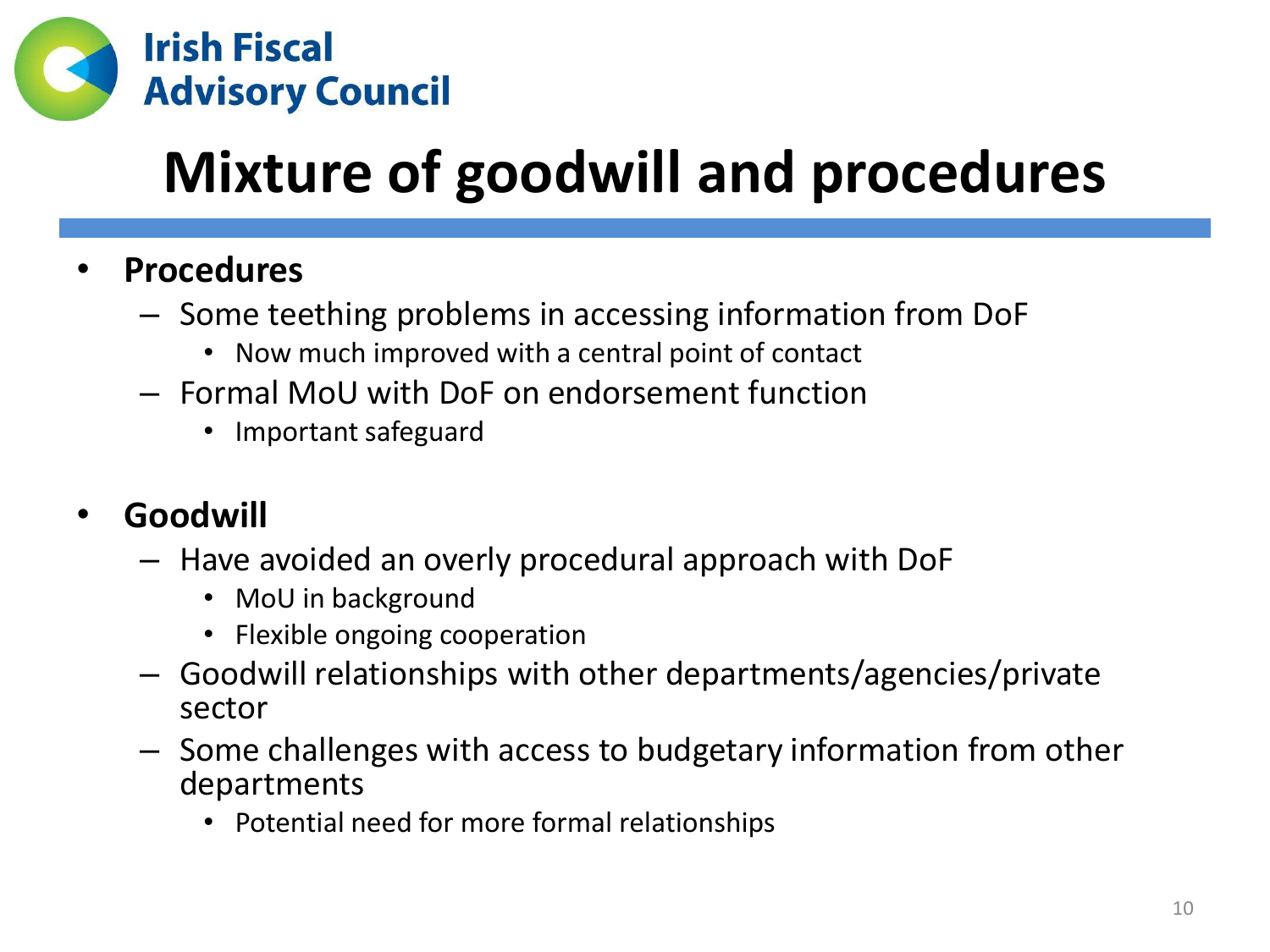

## **MoU has structured interaction on endorsement**

- Sets out:
	- Variables on which information is to be provided
	- Timing of formal interactions
		- Presentation to secretariat
		- Presentation to Council
		- Timing of endorsement
	- Ongoing MoU review procedures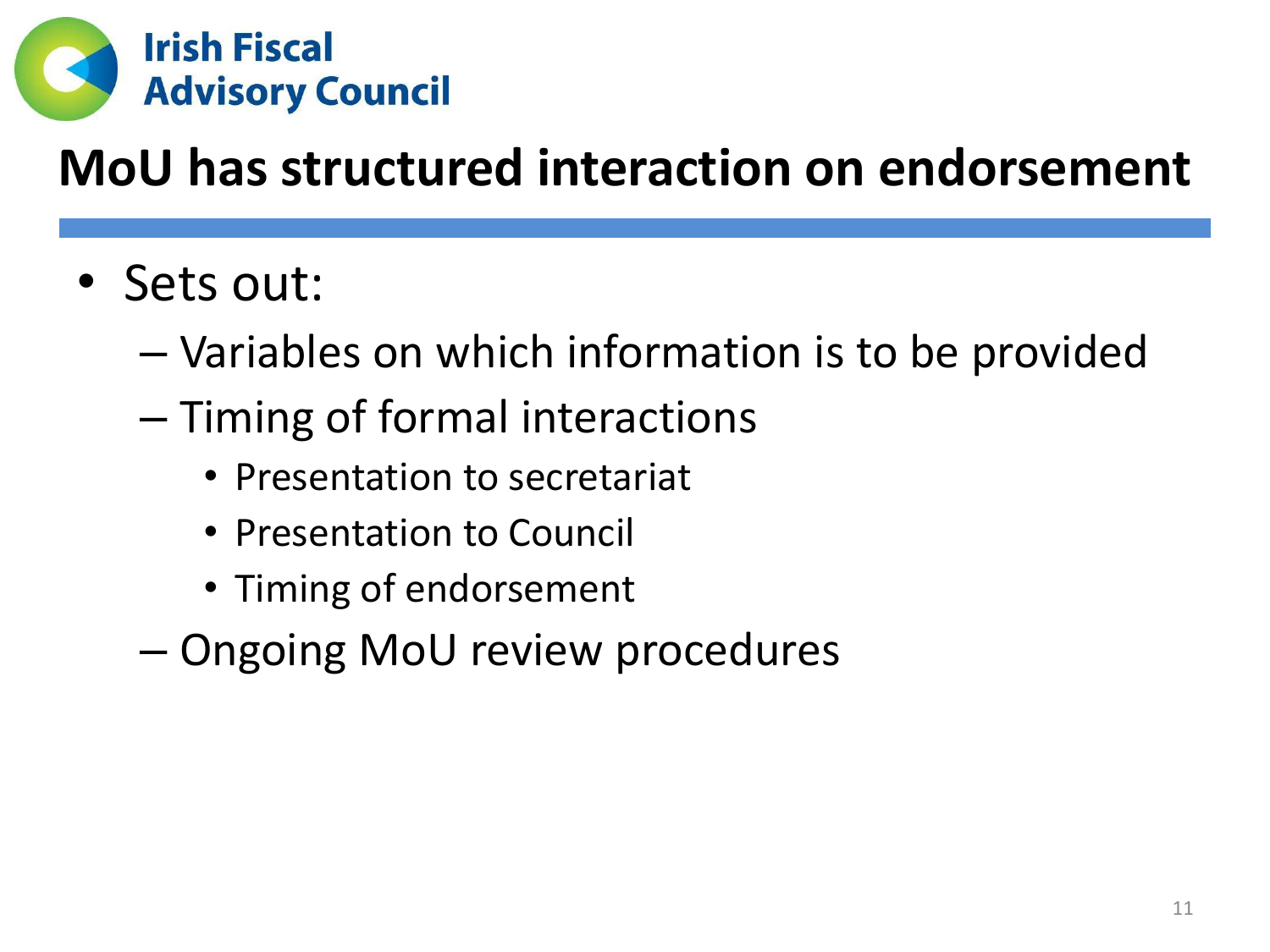

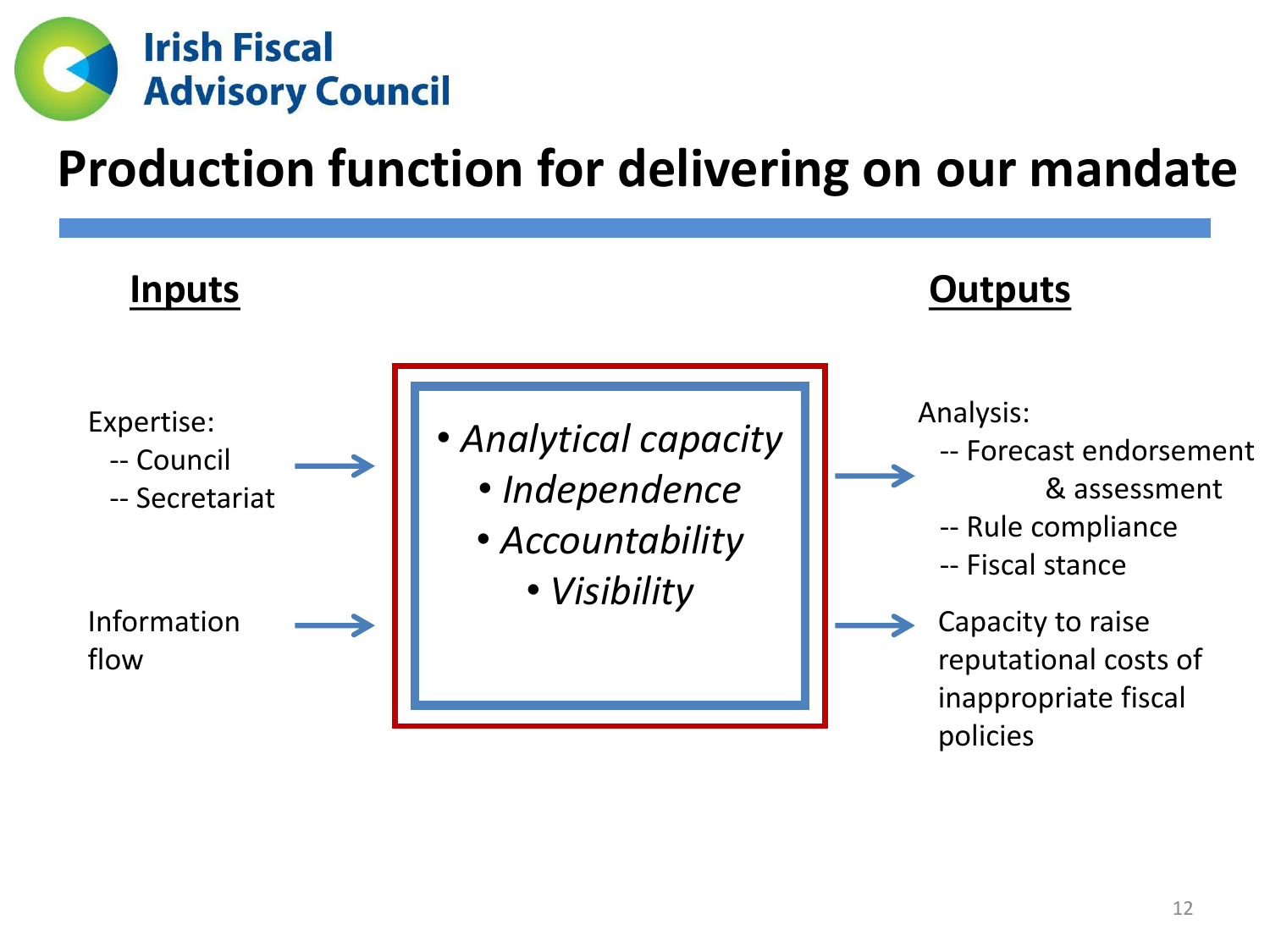

# **Analytical capacity**

- Organisation of resources
	- Balance of roles between council members and secretariat
- Development of analytical tools
	- Macro forecasting capacity for endorsement and assessment
	- Capacity for analysis of budgetary forecasts
		- Revenue forecasting models
		- Tools for bottom-up projection of expenditure forecasts
	- Investment in detailed understanding of national and European fiscal rules
	- Tools for analysis of fiscal stance
		- Principles of good fiscal policy
		- Fiscal feedbacks model as a tool for counterfactual analysis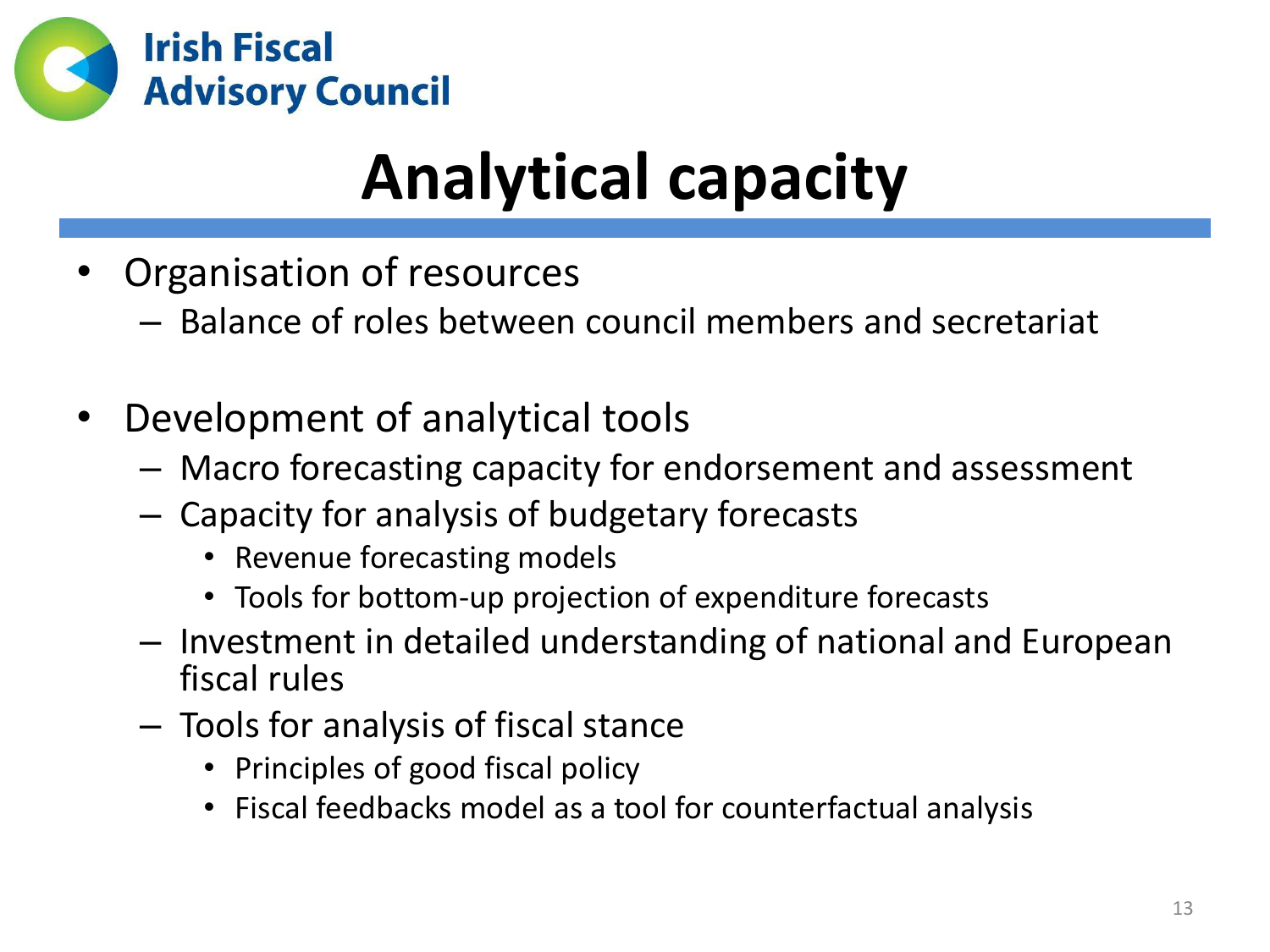

# **Independence**

- Independence underpinned by legislation (Fiscal Responsibility Act)
- Budget from Central Fund indexed for inflation
	- Not subject annual appropriations
- Appointments by Minister of Finance
	- Requirement for appropriate macroeconomic and/or budgetary expertise
	- 4-year terms, renewable once
	- Expressions of interest through Public Appointments Service
- Dismissals
	- Requires a resolution of parliament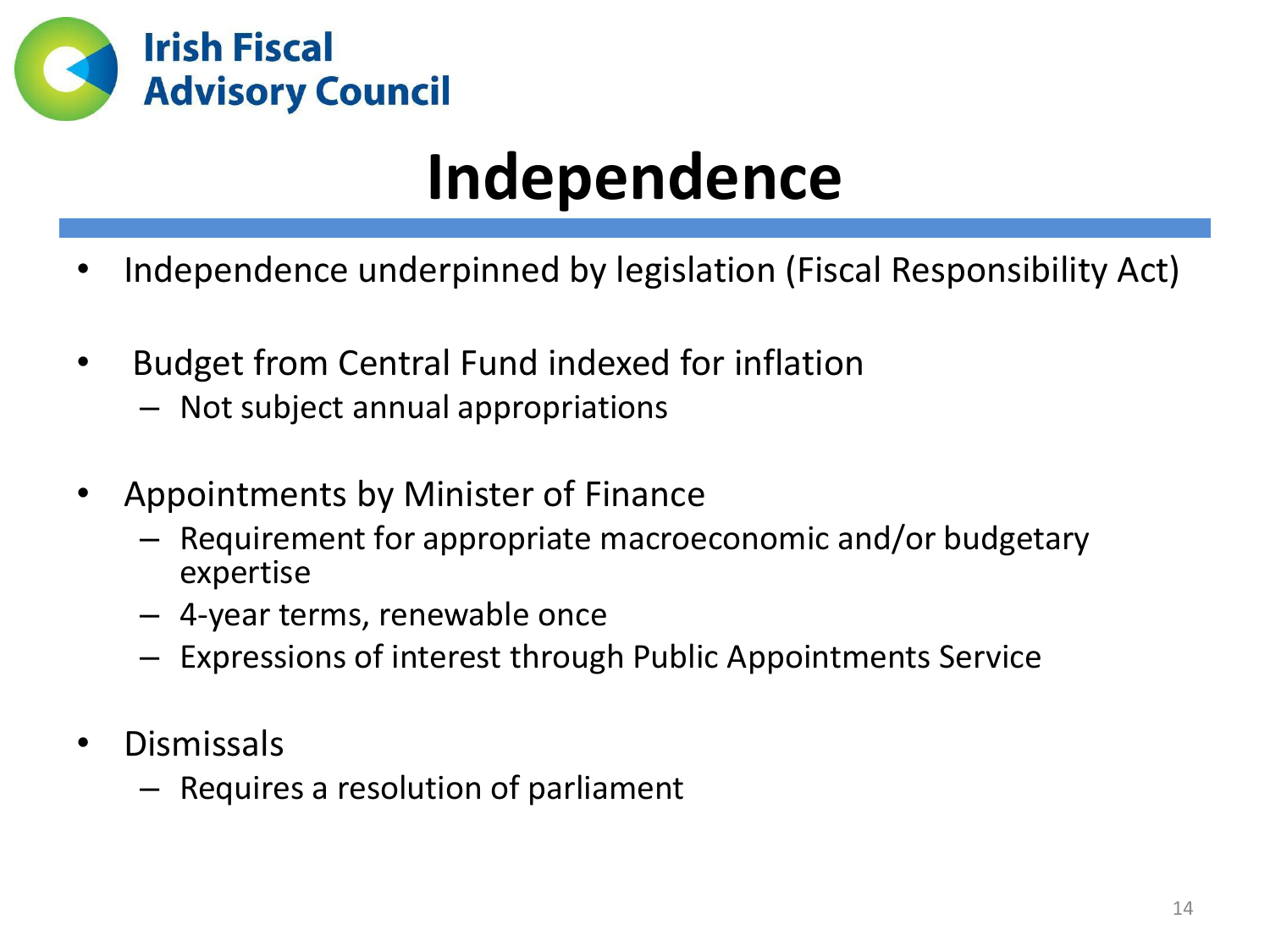

# **Accountability**

- Public reports and media availability
- Regular appearances before parliamentary committees
	- Joint Finance and Public Expenditure and Reform
	- Public Accounts
- Development of full range of governance requirements for a statutory body
- International peer review process has begun
	- Chaired by Professor Lars Jonung, former Chair of the Swedish fiscal council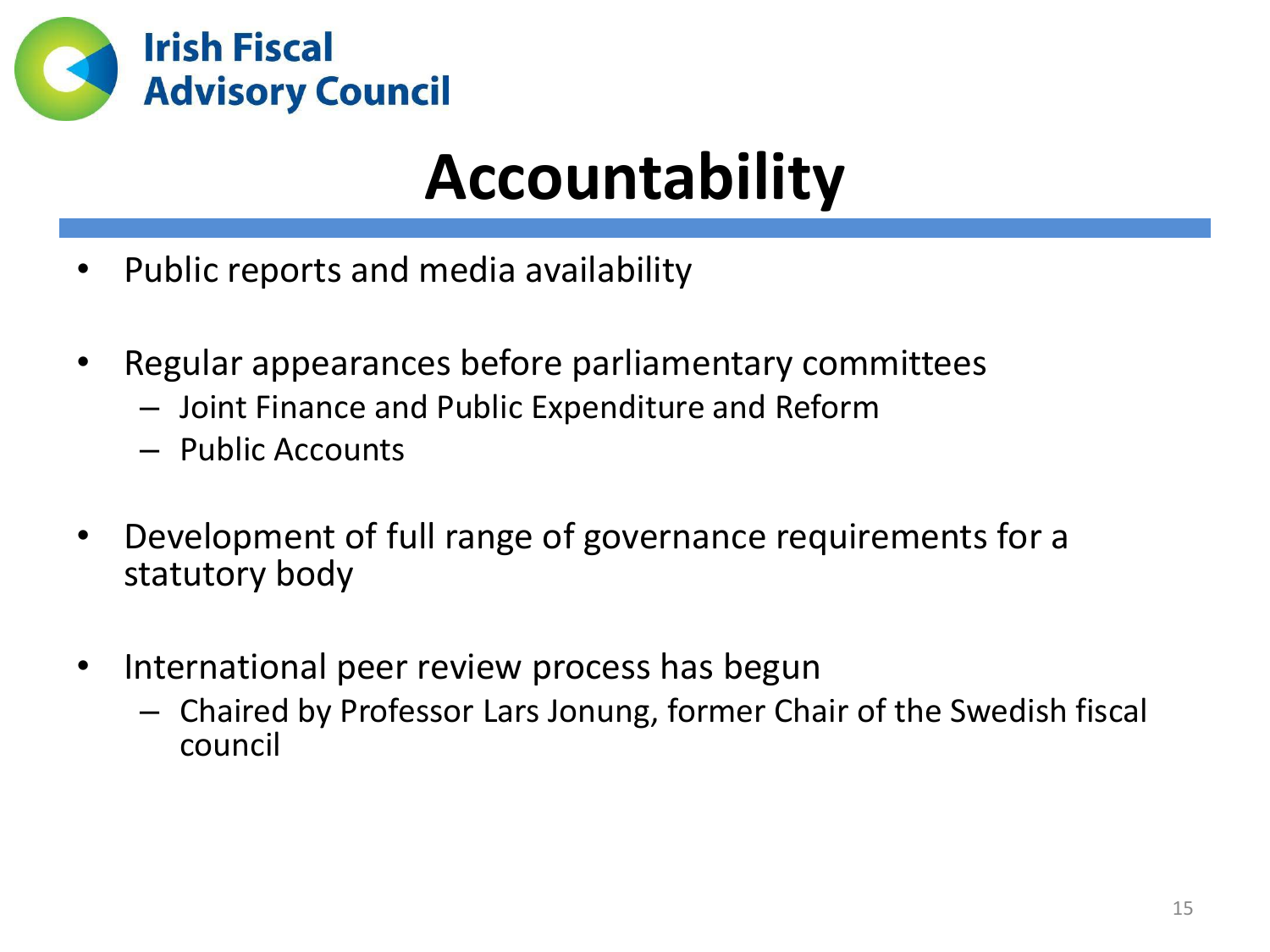

# **Visibility**

- Reports launched with a press release and press briefing
	- Significant media interest
	- Regular opinion pieces and conference presentations by council members and secretariat
- Timing of reports related to key moments in the budgetary process
	- Post Stability Programme
	- Post Budget
	- Innovation this year: Pre-Budget statement
- All information available via IFAC website
	- <http://www.fiscalcouncil.ie/>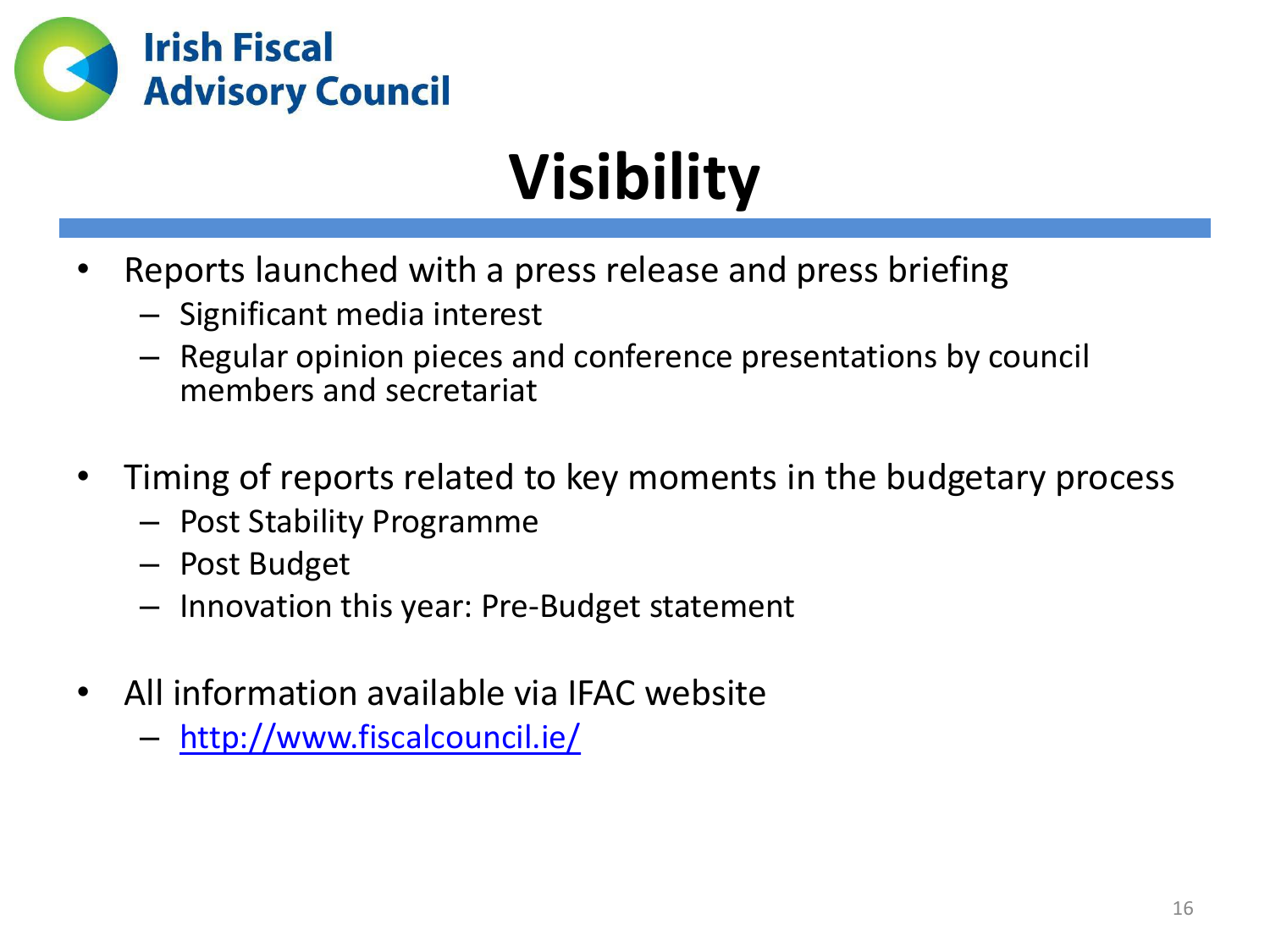

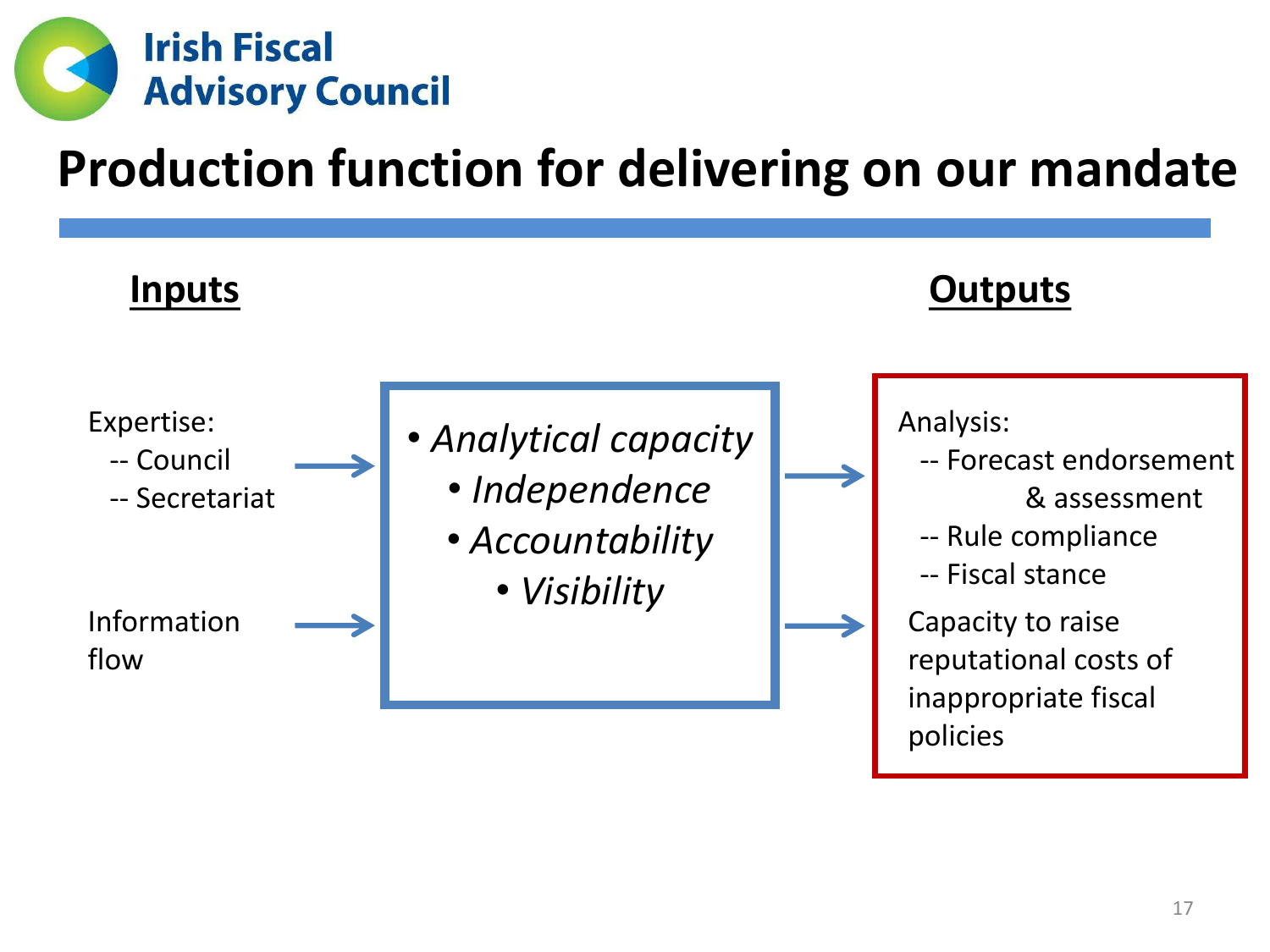

## **Key published outputs**

- Seven *Fiscal Assessment Reports* 
	- $-$  Seventh report published on November 25<sup>th</sup>
	- Reports organised into four chapters covering each element of our mandate
	- Summary assessment and key messages section for each chapter
- Other reports:
	- Report on *Reforming Fiscal Institutions, February 2012*
	- Report on *The Government's Balance Sheet After the Crisis: A Comprehensive Perspective*, October 2013
	- *Pre-Budget Statement*, September, 2014